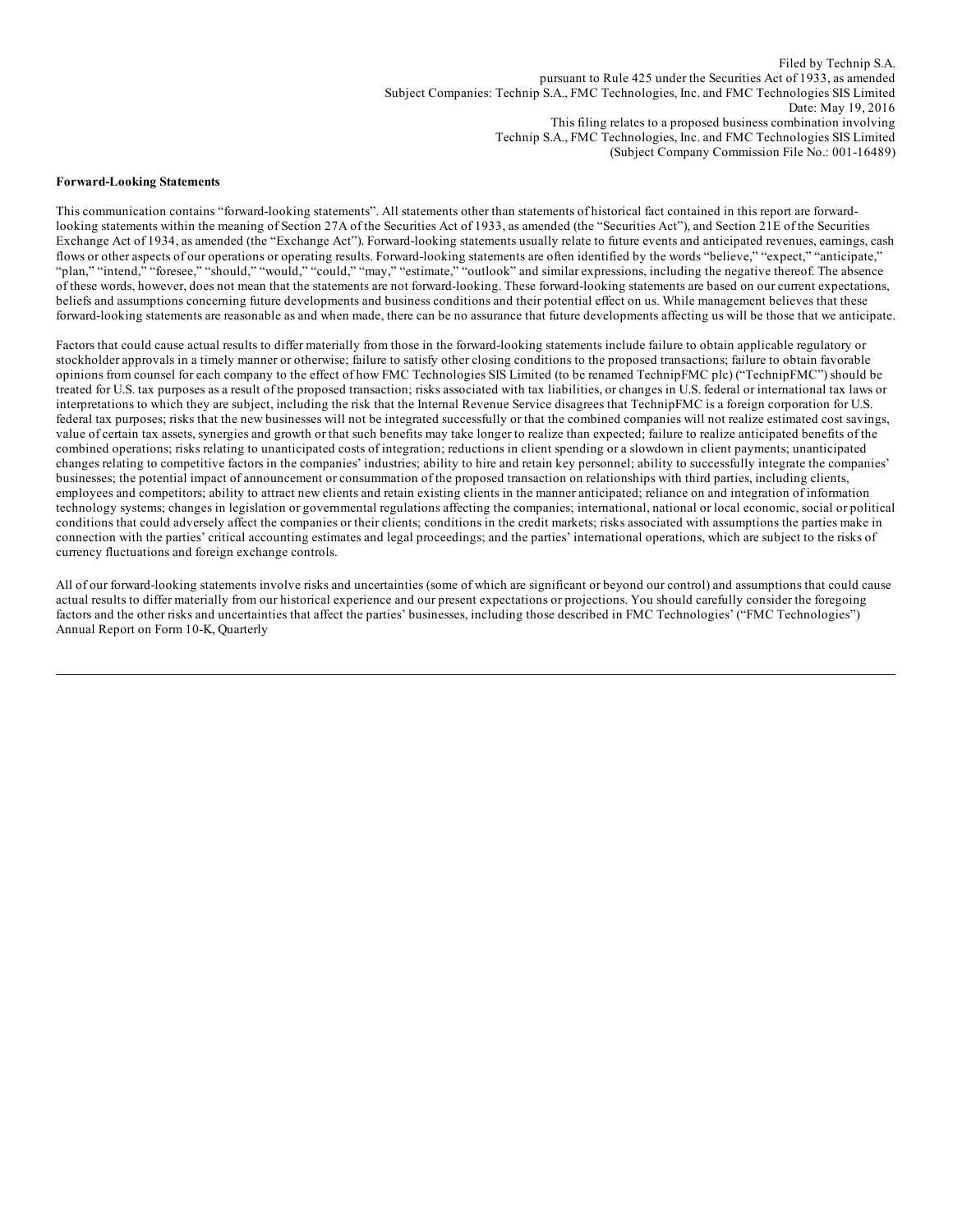Reports on Form 10-Q, Current Reports on Form 8-K and other documents filed from time to time by FMC Technologies and TechnipFMC with the United States Securities and Exchange Commission (the "SEC") and those described in Technip S.A.'s ("Technip") annual reports, registration documents and other documents filed from time to time with the French financial markets regulator (*Autorité des Marchés Financiers* or the "AMF"). We wish to caution you not to place undue reliance on any forward-looking statements, which speak only as of the date hereof. We undertake no obligation to publicly update or revise any of our forward-looking statements after the date they are made, whether as a result of new information, future events or otherwise, except to the extent required by law.

# **Additional Information**

# Important Additional Information Will be Filed with the SEC

TechnipFMC will file with the SEC a registration statement on Form S-4, which will include the proxy statement of FMC Technologies that also constitutes a prospectus of TechnipFMC (the "proxy statement/prospectus"). **INVESTORS AND STOCKHOLDERS ARE URGED TO CAREFULLY READ THE PROXY STATEMENT/PROSPECTUS, AND OTHER RELEVANT DOCUMENTS TO BE FILED WITH THE SEC, IN THEIR ENTIRETY WHEN THEY BECOME AVAILABLE BECAUSE THEY WILL CONTAIN IMPORTANT INFORMATION ABOUT FMC TECHNOLOGIES, TECHNIP, TECHNIPFMC, THE PROPOSED TRANSACTIONS AND RELATED MATTERS**. Investors and stockholders will be able to obtain free copies of the proxy statement/prospectus and other documents filed with the SEC by the parties through the website maintained by the SEC at www.sec.gov. In addition, investors and stockholders will be able to obtain free copies of the proxy statement/prospectus and other documents filed with the SEC on FMC Technologies' website at www.fmctechnologies.com (for documents filed with the SEC by FMC Technologies) or on Technip's website at www.technip.com (for documents filed with the SEC by Technip).

#### Additional Information Will be Made Available in an Information Document

Technip will prepare an information document to be made available in connection with the Technip meeting of stockholders called to approve the proposed transaction (the "Report"). **INVESTORS AND STOCKHOLDERS ARE URGED TO CAREFULLY READ THE INFORMATION DOCUMENT, AND OTHER RELEVANT DOCUMENTS TO BE PUBLISHED ON THE TECHNIP WEBSITE, IN THEIR ENTIRETY WHEN THEY BECOME AVAILABLE BECAUSE THEY WILL CONTAIN IMPORTANT INFORMATION ABOUT FMC TECHNOLOGIES, TECHNIP, TECHNIPFMC, THE PROPOSED TRANSACTIONS AND RELATED MATTERS.** Investors and stockholders will be able to obtain free copies of the information document from Technip on its website at www.technip.com.

# Important Additional Information Will be Made Available in an Prospectus Prepared in accordance with the EU Prospectus Directive

TechnipFMC will make publicly available a prospectus, prepared in accordance with the EU Prospectus Directive 2003/71/EC, with respect to the issuance of new shares as a result of the proposed transaction and their admission to trading on the regulated market of Euronext Paris (including any supplement thereto, the "Admission Prospectus"). **INVESTORS AND STOCKHOLDERS ARE URGED TO CAREFULLY READ THE ADMISSION PROSPECTUS, AND OTHER RELEVANT DOCUMENTS, IN THEIR ENTIRETY WHEN THEY BECOME AVAILABLE BECAUSE THEY**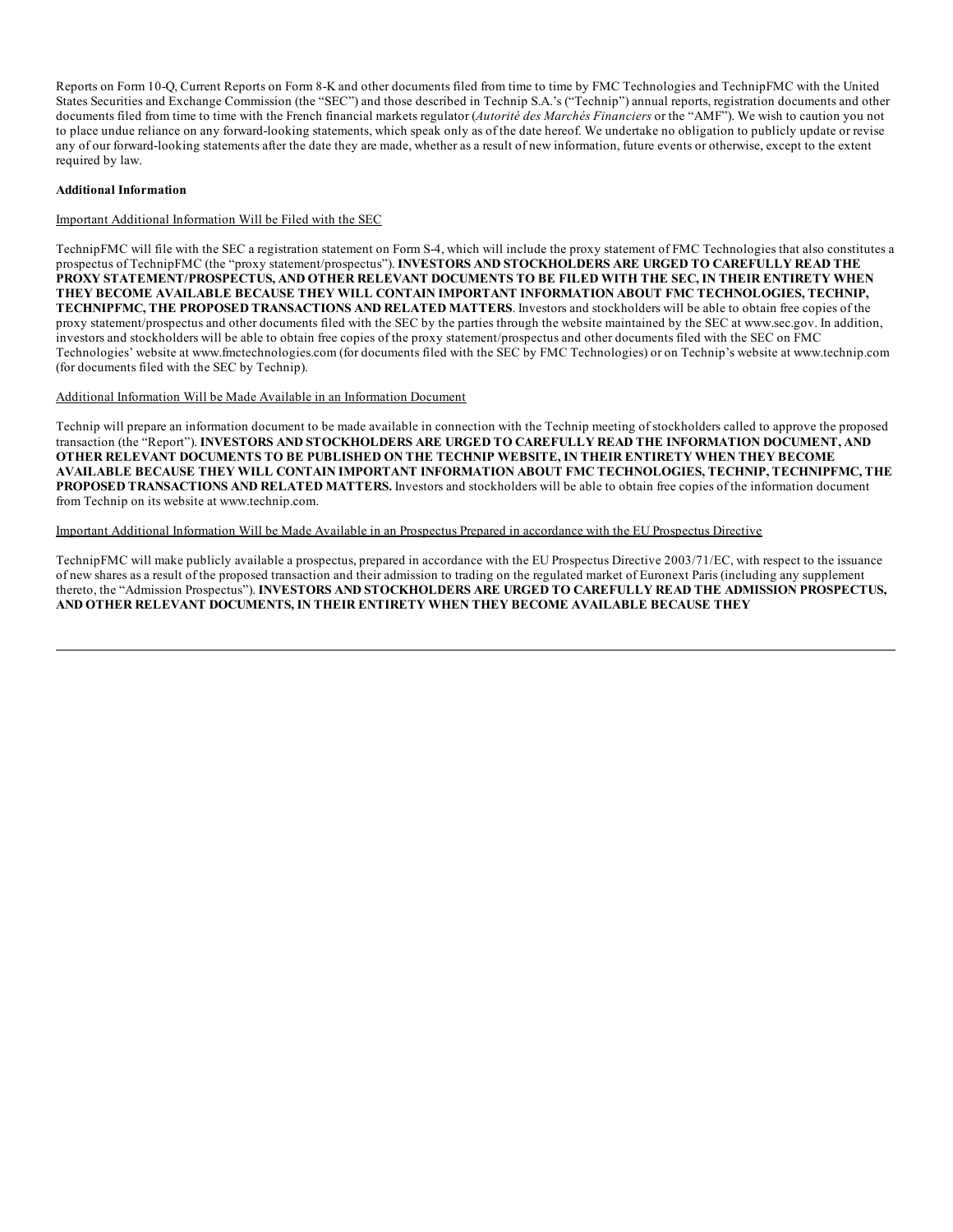#### **WILL CONTAIN IMPORTANT INFORMATION ABOUT FMC TECHNOLOGIES, TECHNIP, TECHNIPFMC, THE PROPOSED TRANSACTIONS AND RELATED MATTERS**. Investors and stockholders will be able to obtain free copies of the Admission Prospectus from TechnipFMC when available.

# No Offer or Solicitation

This communication is not intended to and does not constitute an offer to sell or the solicitation of an offer to subscribe for or buy or an invitation to purchase or subscribe for any securities or the solicitation of any vote in any jurisdiction pursuant to the proposed transactions or otherwise, nor shall there be any sale, issuance or transfer of securities in any jurisdiction in contravention of applicable law. No offer of securities shall be made except by means of a prospectus meeting the requirements of Section 10 of the Securities Act and applicable European regulations. Subject to certain exceptions to be approved by the relevant regulators or certain facts to be ascertained, the public offer will not be made directly or indirectly, in or into any jurisdiction where to do so would constitute a violation of the laws of such jurisdiction, or by use of the mails or by any means or instrumentality (including without limitation, facsimile transmission, telephone and the internet) of interstate or foreign commerce, or any facility of a national securities exchange, of any such jurisdiction.

# Participants in the Solicitation

FMC Technologies, Technip, TechnipFMC and their respective directors and executive officers may be deemed to be participants in the solicitation of proxies from the stockholders of FMC Technologies and Technip, respectively in respect of the proposed transactions contemplated by the proxy statement/prospectus and the Report. Information regarding the persons who are, under the rules of the SEC, participants in the solicitation of the stockholders of FMC Technologies and Technip, respectively, in connection with the proposed transactions, including a description of their direct or indirect interests, by security holdings or otherwise, will be set forth in the proxy statement/prospectus when it is filed with the SEC. Information regarding FMC Technologies' directors and executive officers is contained in FMC Technologies' Annual Report on Form 10-K for the year ended December 31, 2015 and its Proxy Statement on Schedule 14A, dated March 25, 2016, which are filed with the SEC and can be obtained free of charge from the sources indicated above. Information regarding Technip's directors and executive officers is contained in Technip's Annual Report for the year ended December 31, 2015 filed with the AMF and can be obtained free of charge from the sources indicated above.

#### \*\*\*

The following announcement was issued by Technip S.A. on May 19, 2016.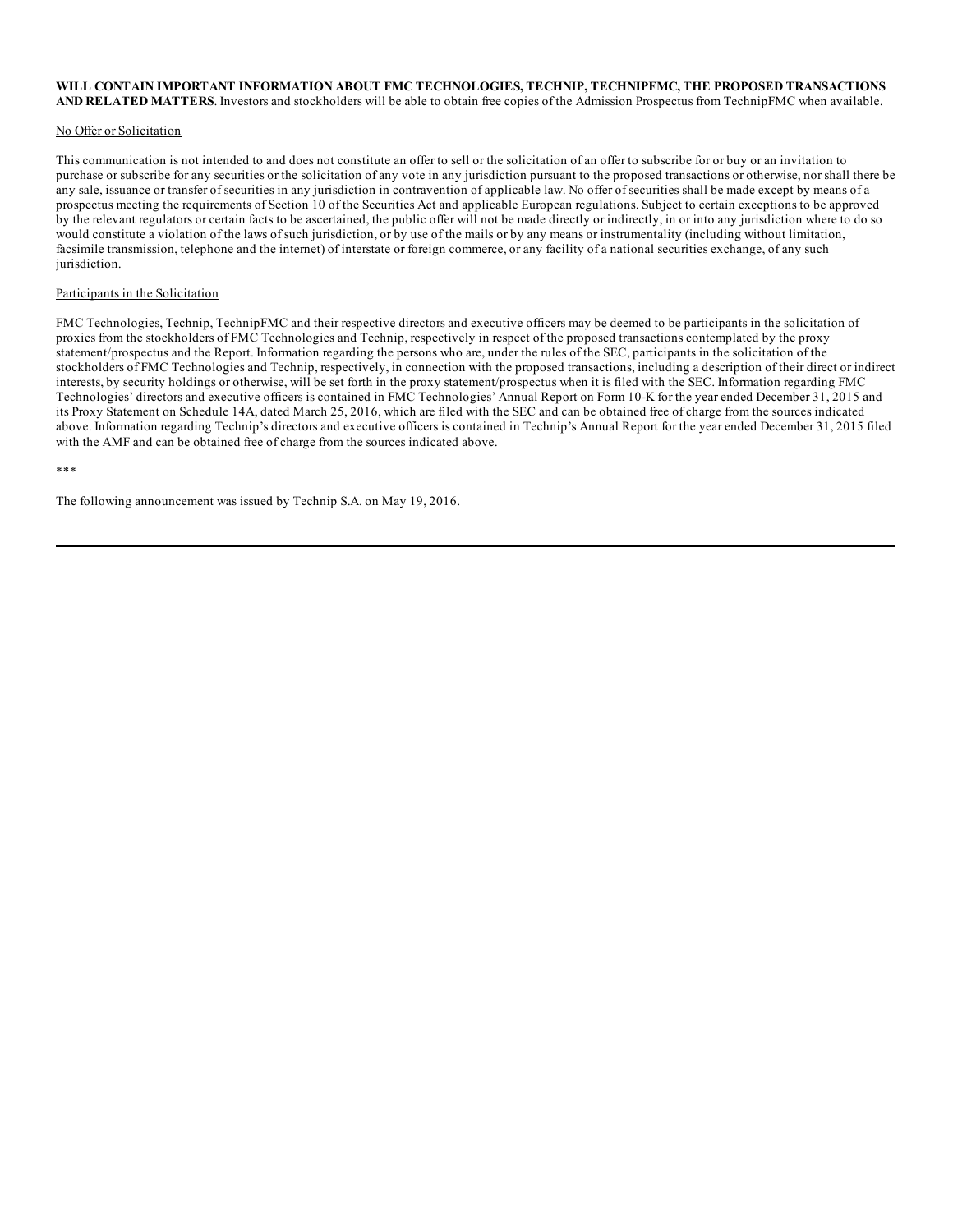# **Please turn off your cell phones**

# **Technip & FMC Technologies**

# **Combination of Technip and FMC Technologies**

# **Conference Call Briefing**

#### **Thursday, May 19, 2016 at 9:30am Paris Time (CET)**

# **[at 14:00pm Paris Time (CET)]**

## **Operator**

Good morning everyone, welcome to the Technip and FMC Technologies Combination Conference Call. As a reminder, this conference call is being recorded. At this time, all participants are in a listen only mode. Later there will be a question and answer session.

I would now like to turn the call over to Aurelia Baudey-Vignaud, Investor Relations Director, who will go over the conference call rules.

#### **Aurélia**

Good morning everyone – there is a long disclaimer in the slide deck and we encourage you to read it fully.

More specifically, I would like to remind participants that statements made during the conference call, which are not historical facts, are forwardlooking statements within the meaning of the Private Securities Litigation Reform Act of 1995. Readers and listeners are strongly encouraged to refer to the disclaimers, which are an integral part of today's slide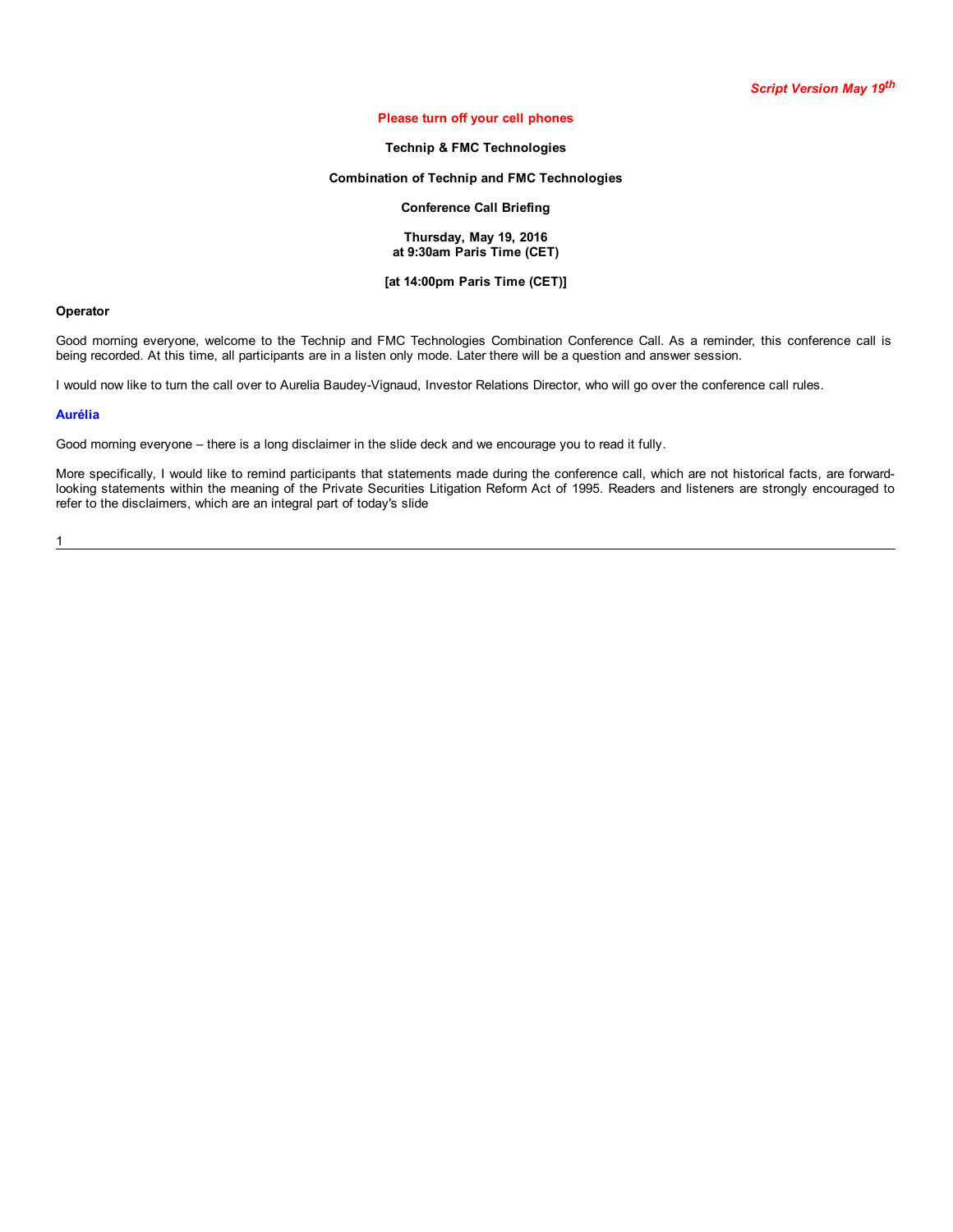presentation, which you may find on our websites, along with the press release, an audio replay and a transcript of today's call, at technip.com and fmctechnologies.com.

And now, I will turn the call over to John, Chairman and CEO FMC Technologies,

# **SLIDE 7**

# **John Gremp**

Thank you all for being on the call this morning at such short notice. I am going to turn this call shortly over to

Thierry Pilenko, Chairman and CEO Technip,

Doug Pfedehirt, President and Chief Operating Officer FMC Technologies.

Today we are very excited to announce the combination of two market leaders: Technip and FMC Technologies

FMC Technologies and Technip have been at the forefront of driving change in our industry: And change is necessary.

I want to share my views on this.

Our industry is facing unprecedented challenges with increased costs and declined returns, notably in deep offshore.

I firmly believe that offshore and deep water is critical to supply the hydrocarbons we need as shale can't deliver all the supply.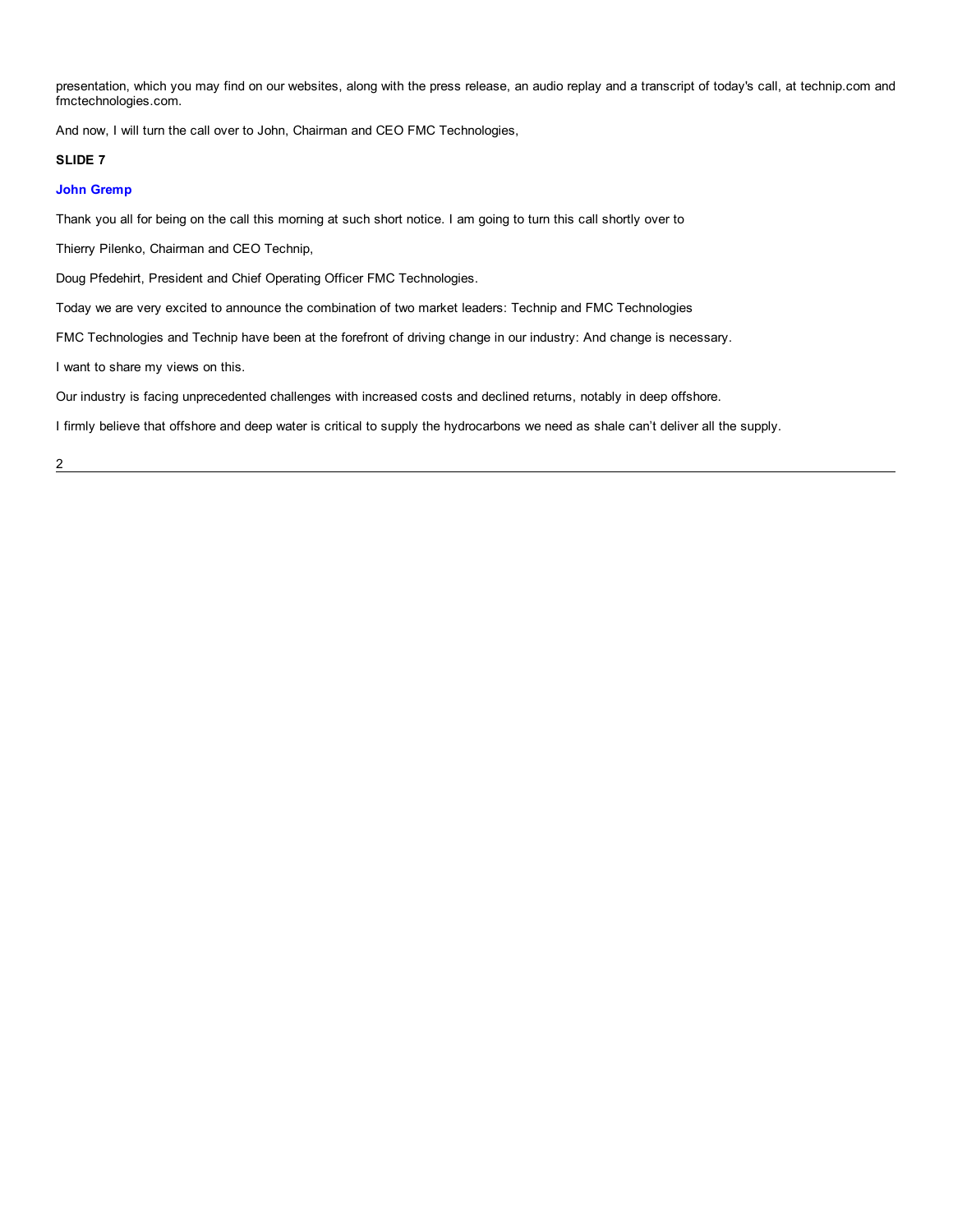The problem around deep water has been that costs have escalated rapidly squeezing our clients' returns. We recognized over 2 years ago - when Thierry and I started talking - that this had to change in a significant and sustainable way.

And we agreed that we could drive change in our industry, working together and redefining the production and transformation of hydrocarbons:

We started by forming the alliance and the Forsys Subsea joint venture; after much thought, research and discussion with our customers. We saw that we could deliver sustainable double digit reductions in costs

The response to the alliance has exceeded our expectations.

And now we believe the right time has come, again after thought, research and discussion with our customers; to take the alliance further and combine FMC Technologies and Technip.

Together the two companies have a comprehensive and flexible offering across each of their markets from concept to project delivery and beyond.

This is true not only in Subsea but also in Surface and Onshore/Offshore.

Our two companies have long shared a similar vision for our industry and I'm delighted that Thierry and Doug will lead the combined company to drive further change in our industry:

Now I will turn to Doug.

# **SLIDE 8**

So thank you John, I'd like to go back, looking on how we originally had the concept to work together.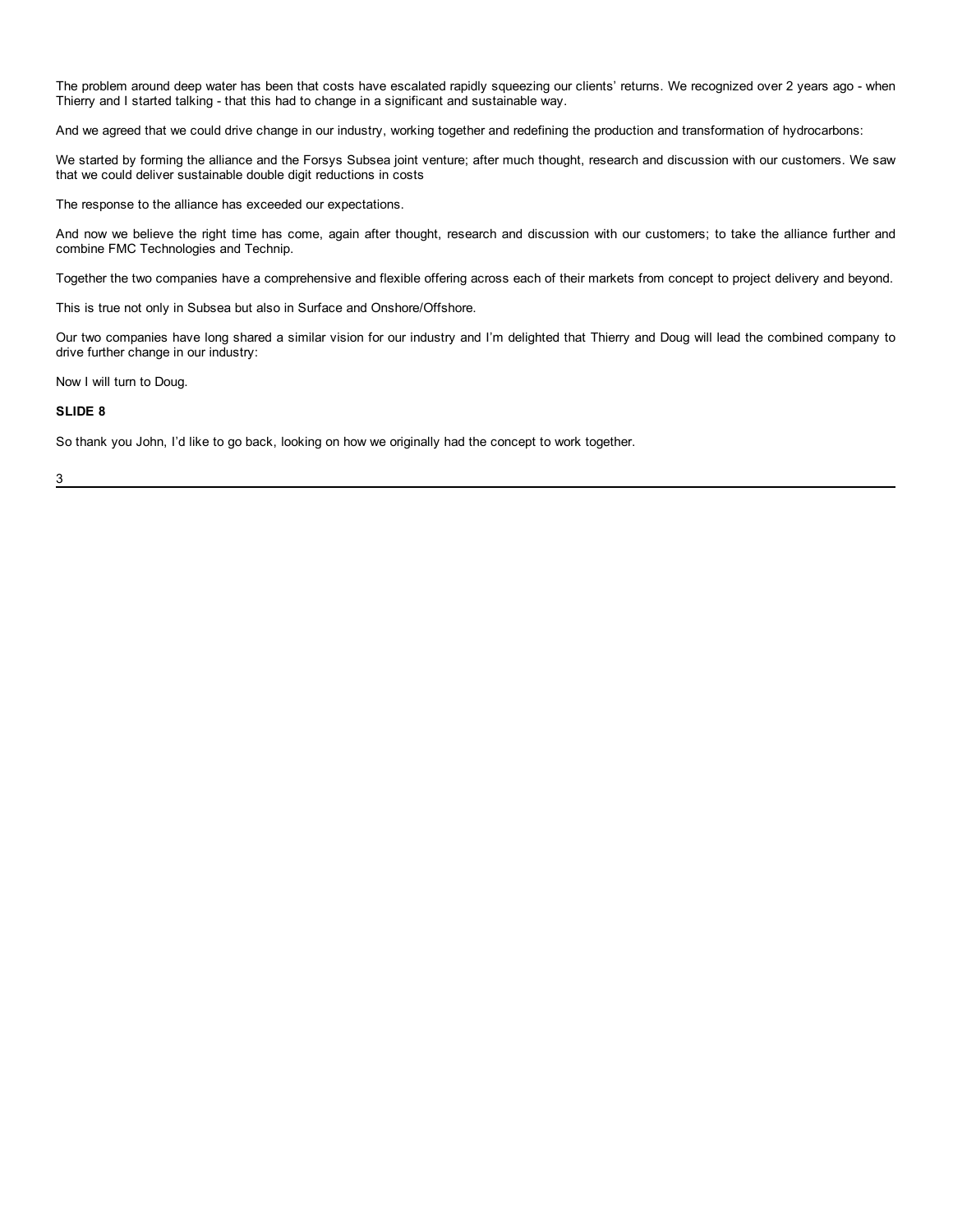The alliance was built around our respective Subsea competences.

Technip has market leadership in subsea umbilicals, risers and flowlines, as well as Project management and detailed front-end engineering.

And FMC Technologies has leadership both in products and services as well as subsea well intervention.

Bringing these companies together allowed us to assist our customers in greatly reducing their subsea field development costs.

# **SLIDE 9**

On slide 9 as you can see not only those elements that we put together in the Forsys Subsea joint venture but also the other competences that the two companies have across the value stream.

In short; there is more to the two companies than we put inside Forsys and our customers are telling us that they want easy access to that unique; comprehensive offering.

Today, the two companies focus on early stage conceptual and FEED work.

Through these FEED studies we have demonstrated that we can introduce new technologies, eliminate unnecessary interfaces and improve overall instability and operability of subsea system, leaving the project economic reductions of 30 plus percent.

The industry has embraced this new model and the response has exceeded our expectations.

But many customers are more focused on going straight to the execution phase, seeking to drive a really accelerated production schedule.

They want to work with us in many different ways; sometime integrated, sometimes just choosing discrete parts of our equipment or project management offering.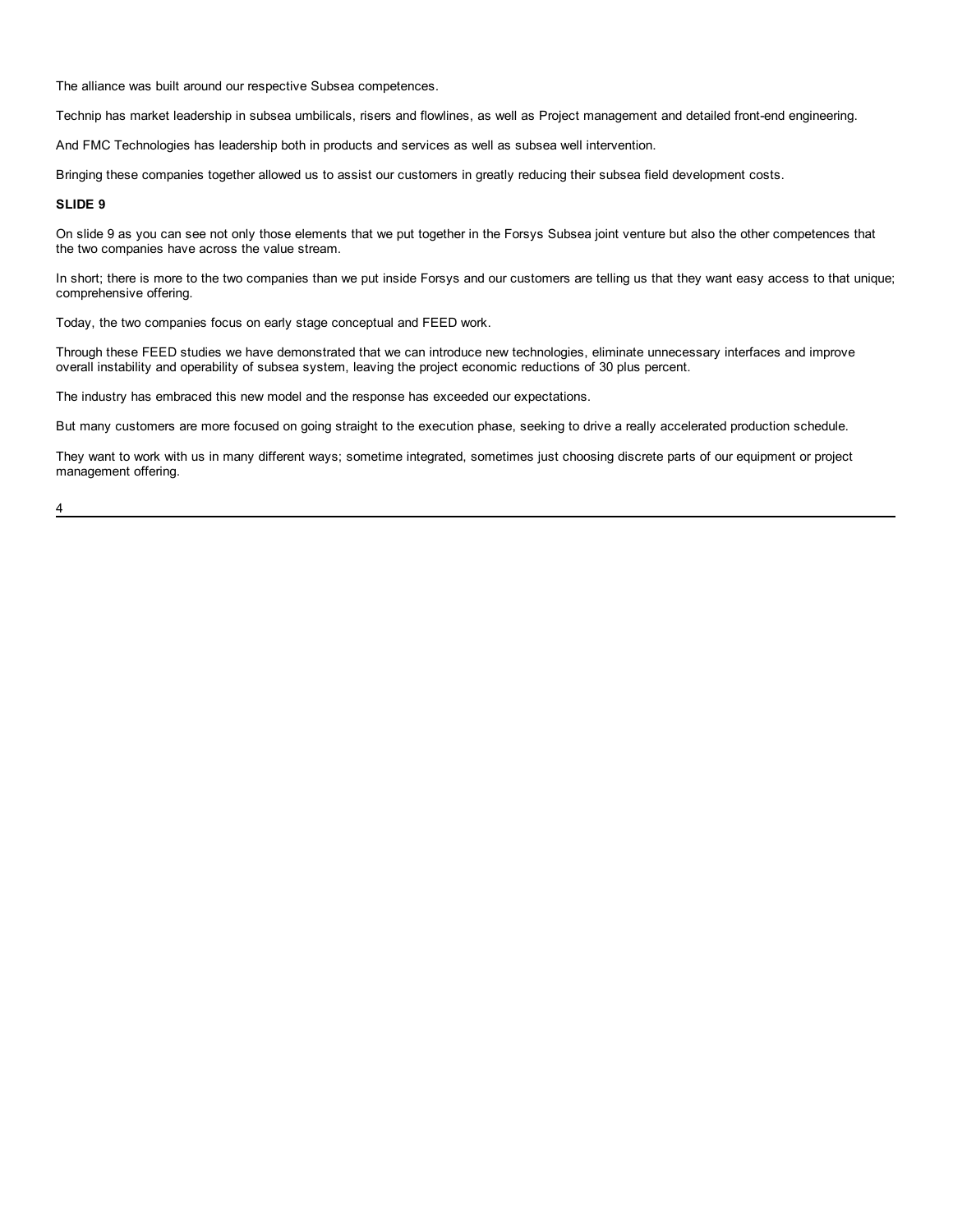And now we can offer this combination of integration and flexibility:

Let me focus on key benefits of this company to our clients

At concept phase, and this is where Forsys and Genesis are primarily, we can drive cost savings into the earliest stages of a project.

During project delivery; we can optimize both schedule and cost by working together in response to tenders.

Beyond the project; we can invest to grow our technology and services in digital life of field services and data management for example.

The combined company is all about reducing costs; providing more secure project delivery and

creating sustainability in operations.

These are tangible benefits for our customers.

# **SLIDE 10**

The combined group has leadership across its three main activities – Subsea, Surface and Onshore/Offshore. In each case; our leadership is based on technology and innovation.

In each piece we have both a comprehensive; integrated but also flexible offering

This combination is a growth accelerator for many reasons

But the combination's power lies most of all with our talented people, coming together and demonstrating their desire to work successfully together on a common set of values. I couldn't be more proud to work with these talented set of individuals.

Our combined company will continue to demonstrate understanding clients needs and the ability to pro-actively offer solutions not only to complex technical requirements but also with greater optimized economics. And, we will continue to foster our strong partnerships.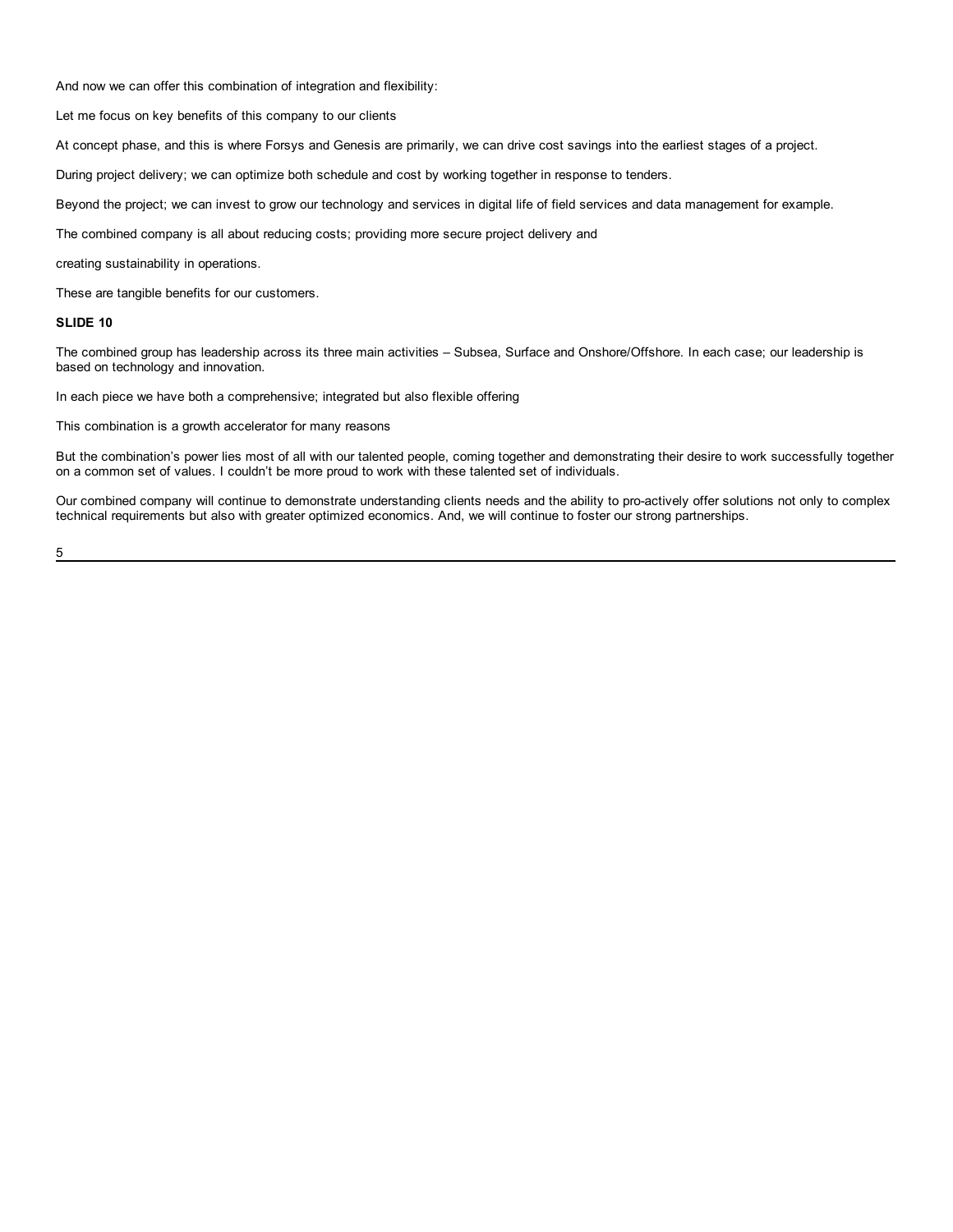For our shareholders: our combination will bring significant value creation and since it is builts on both companies respective strong B/S, it will be the strongest balance sheet in the industry.

# **SLIDE 11**

I will now hand over to Thierry.

# **SLIDE 12**

Thank you Doug.

Now I'm going to get into the details about how we are going to work together and how we are going to create that value for clients; for our people and for our shareholders.

The new Company is TechnipFMC.

The values and goals of TechnipFMC are clear and I want to emphasise what John and Doug have both said about the combination.

TechnipFMC is going to set new standards. We are going to make breakthroughs in the way we work with clients and in what we offer them.

Many of you who know me at Technip will recognise the way in which I am describing the combination – a broader portfolio; early involvement, the alliance of technology, equipment; consulting and project management, and the power of integration.

Both our companies have been building and broadening what they do over recent years. What is exciting is the step change that a combination of our two companies can facilitate – to continue our strategy to be the drivers of change in our industry

So first – the what.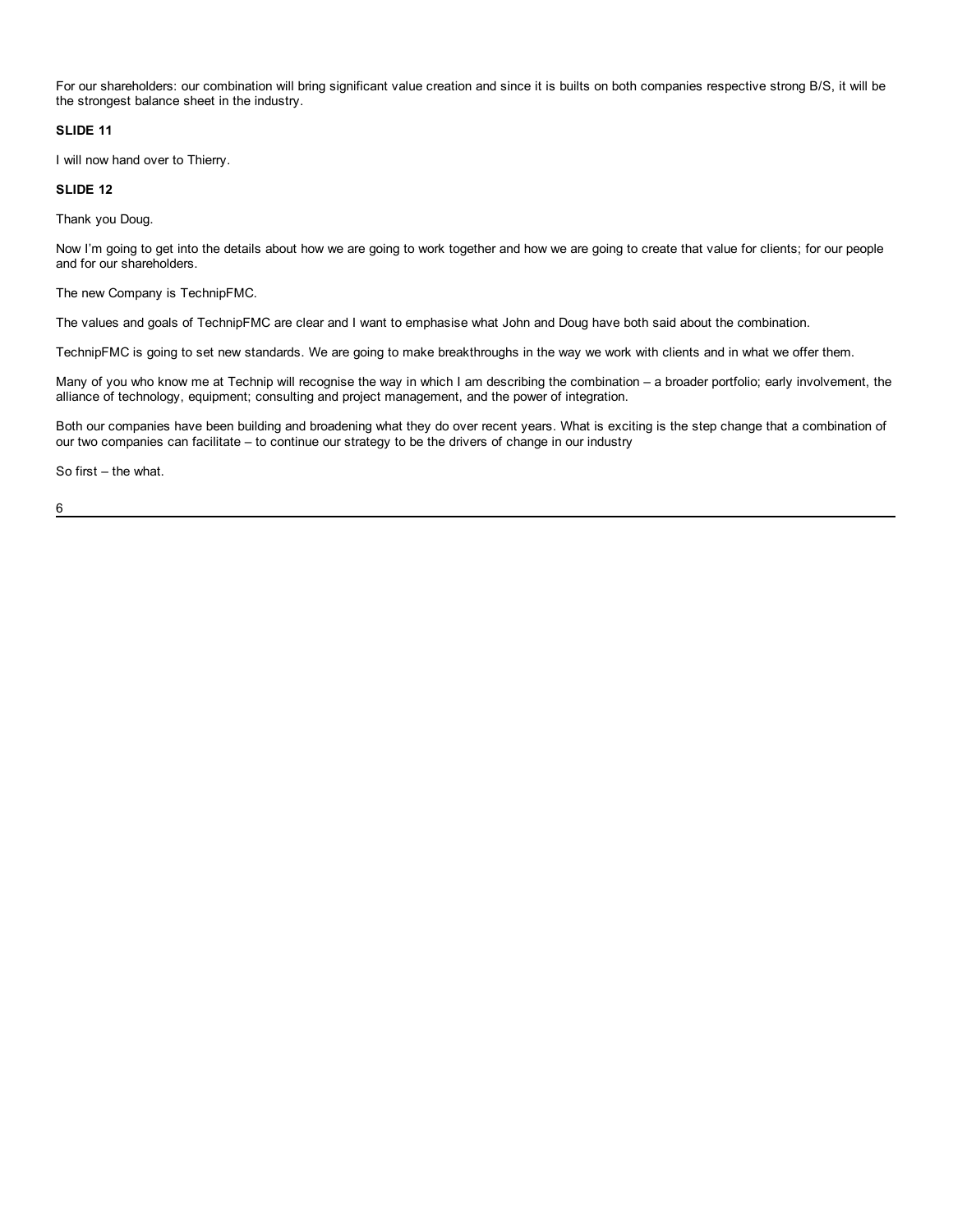TechnipFMC – a new company formed by an all-stock merger of FMC Technologies and Technip.

Where - TechnipFMC will be headquartered in Paris – where I'll have my main office and in Houston – where Doug will have his main office

The terms of the transaction are very simple and very balanced:

For example, the exchange ratio is two for one

The value is split close to 50 per cent for each group of shareholders.

I'll be executive Chairman of TechnipFMC and Doug will be CEO. We've agreed on the main management structure and identified the key individuals from both companies that will help us drive change.

Both our Boards of Directors recognise the potential of TechnipFMC and unanimously approve the combination.

We will now start the formal process of putting our two companies together and submitting the combination first to our various works councils for approval and then to our shareholders.

We don't expect any particular regulatory issues as the overlaps between our companies are minor.

As a result; we expect to be up and running early next year.

# **SLIDE 13**

How will Doug and I manage TechnipFMC.

First; the Board.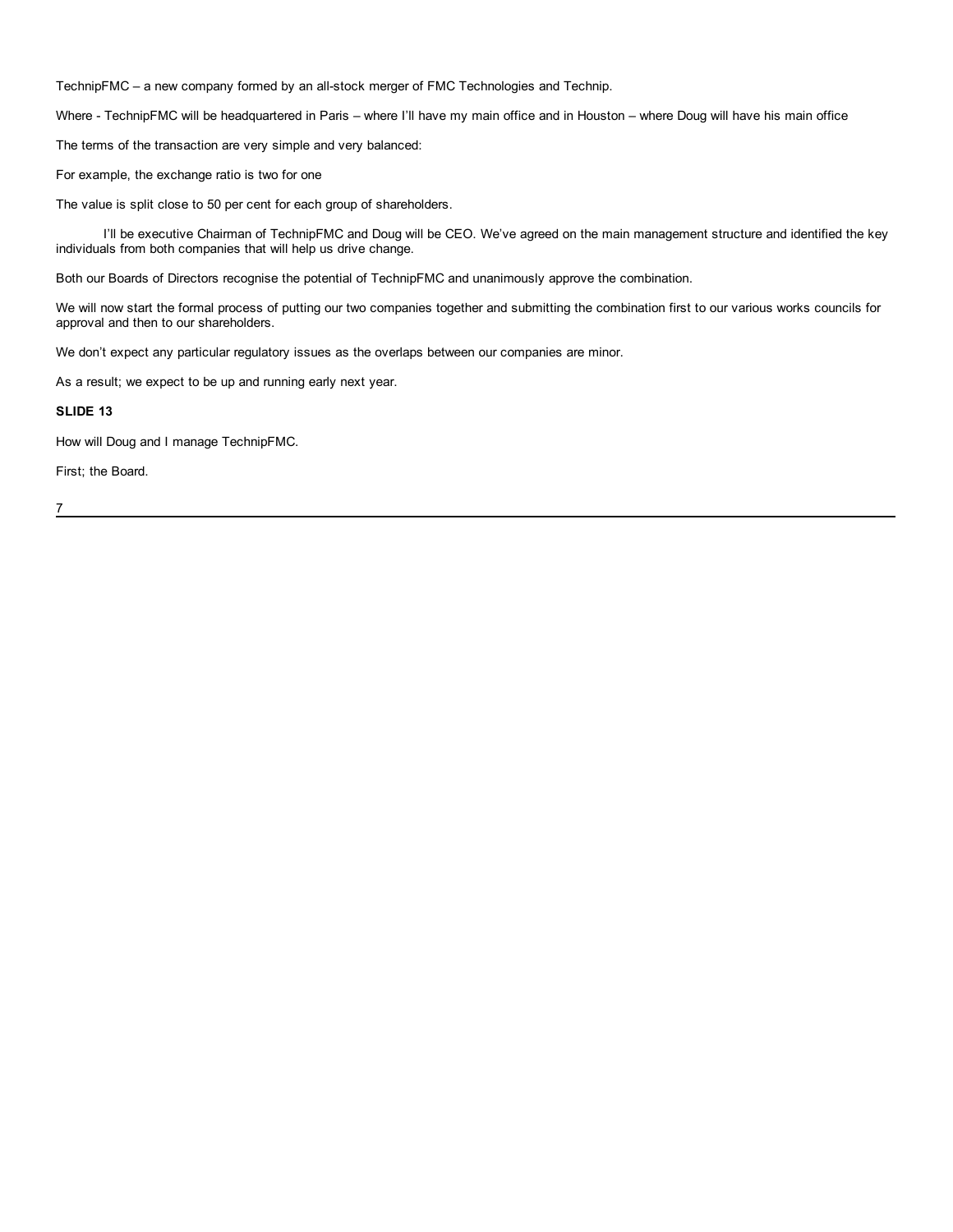It will be 7 from FMC including Doug and 7 from Technip including me.

For management; the roles of Doug and myself are clear.

In terms of management; we will organize our activities around 5 business units

Subsea Services, Subsea Projects and Products

And then Surface and Onshore/Offshore

Of these 5 business units, Surface and Subsea Services will be run out of Houston and Subsea Projects; products and Onshore/Offshore out of Paris.

The two companies know each other well. This made finding the right governance and leadership structure quite easy.

It also means that the integration can be made quickly with the new organizational plan in place and ready to go at closing. In fact Doug and I have known each other for more than 20 years and share the same vision.

I believe this is a key point. We are talking about two companies with common cultures and goals. The integration process is less risky in my view as a result. It also means that we can also drive value through synergies.

# **SLIDE 14**

Let's focus on these now

We estimate synergies will be 400 million dollars per annum on a pre-tax basis in 2019 and thereafter after 200 million dollars in 2018.

This is around 3 per cent of our combined cost base.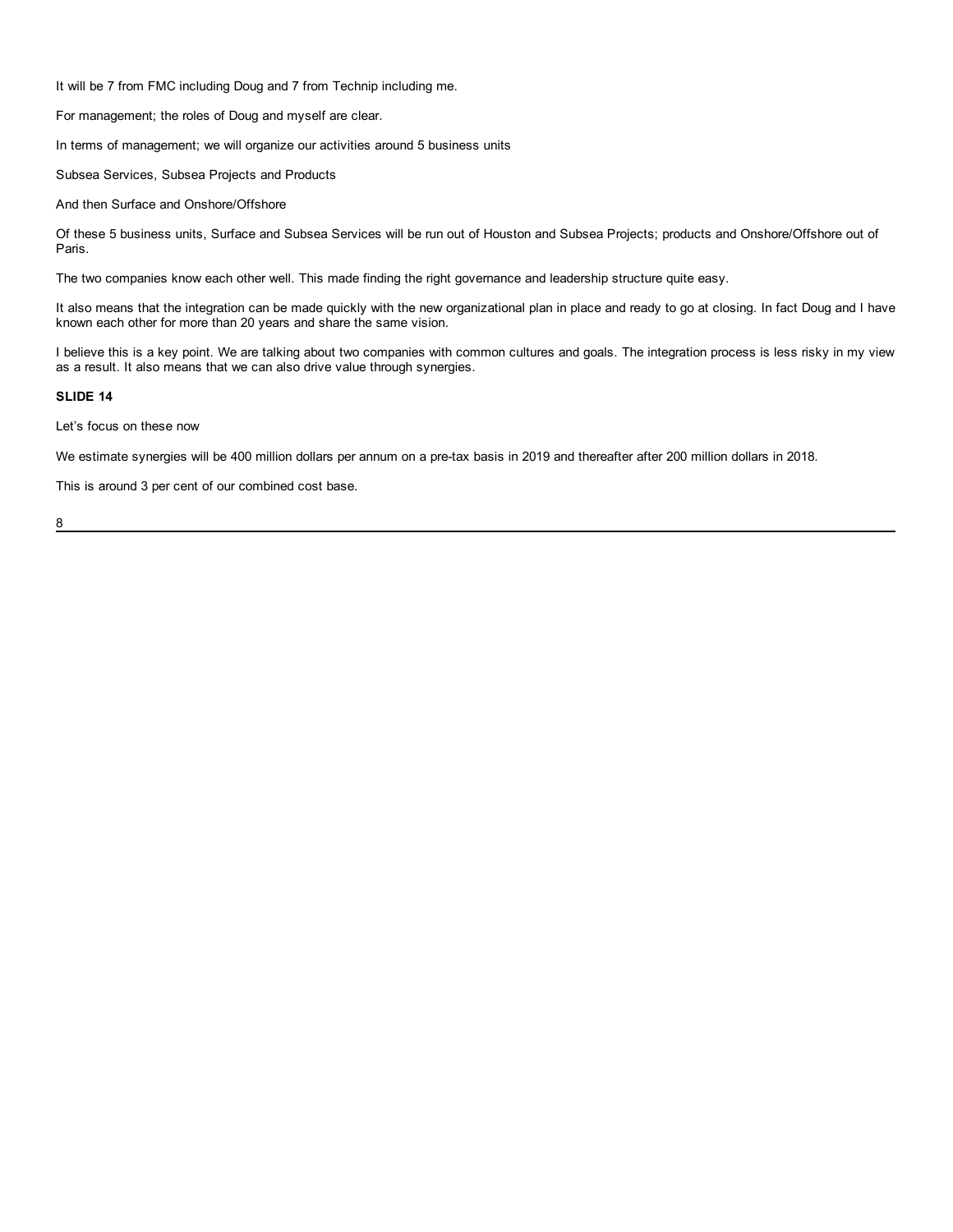The implementation costs are estimated at 250 million dollars.

The key areas of cost synergies envisaged are around supply chain improvement, optimization of infrastructure, corporate and other costs.

Let me just add that the synergy estimates presented in here are the result of a thorough analysis jointly carried out by both management teams.

I want to be clear on one point - both Technip and FMC Technologies have ongoing cost reduction plans and these will continue. The synergies will come on top of those cost reduction efforts.

Last, but most important.

The top line synergies will be important – perhaps not immediately in today's market conditions – but certainly further out as the market recovers.

We can create substantial value for our clients and in the process accelerate our own growth.

The combined offering in Subsea is obvious. We can progressively expand our product and system offering; get involved in more parts of a project and substantially expand what we do for customers over the production life of their assets.

But we are also identifying promising areas of investment in onshore/offshore – where the addition of FMC's LNG loading technology will fit well – and surely in Surface too.

This is exciting and I am now going to hand back to Doug to summarise the financial profile of the new group.

# **SLIDE 16**

Thank you Thierry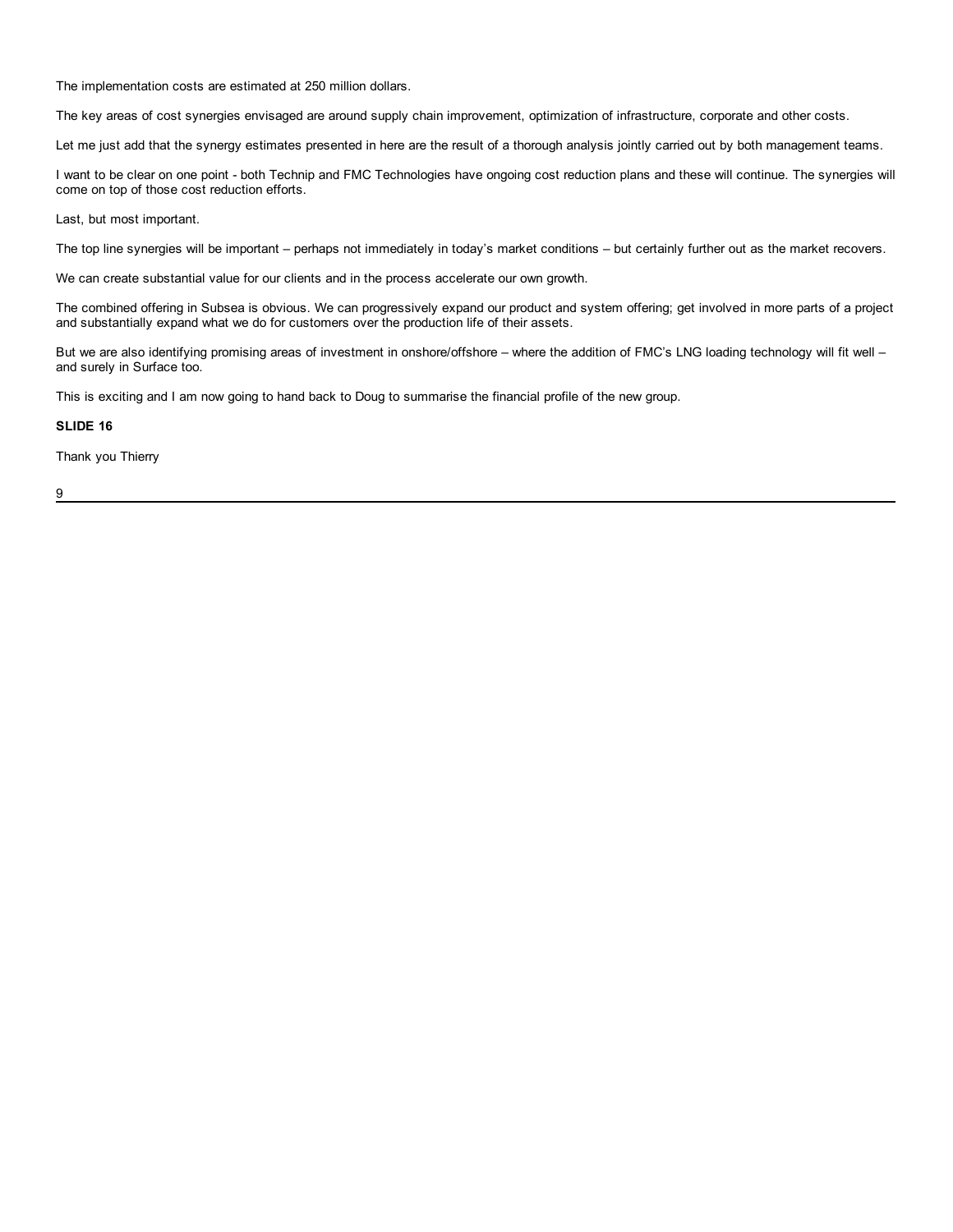Let's look at some key figures:

Today we have a combined 20 billion dollar backlog and in 2015 we had 20 billion dollars of revenues.

2015 EBITDA was 2.4 billion dollars and the combined balance sheets show strength and high liquidity.

Both companies have a strong credit rating, which we expect to continue.

In short; TechnipFMC is going to be one of the leaders in our industry; with the resources to invest and grow, as well as to continue a returns policy both through dividends and share buybacks.

Now Thierry, let's sum up together and turn over for questions.

# **SLIDE 17**

Doug, thank you

We are going to highlight 5 strengths together

First; TechnipFMC offers our clients execution skills across the value chain; and from concept to project delivery and beyond.

Second, we base our market positions on technology and innovation and equipment and systems

Third, our customers can access what TechnipFMC offers on an integrated basis, but also flexibly – across Subsea, Surface and Onshore/Offshore

Doug you take it from here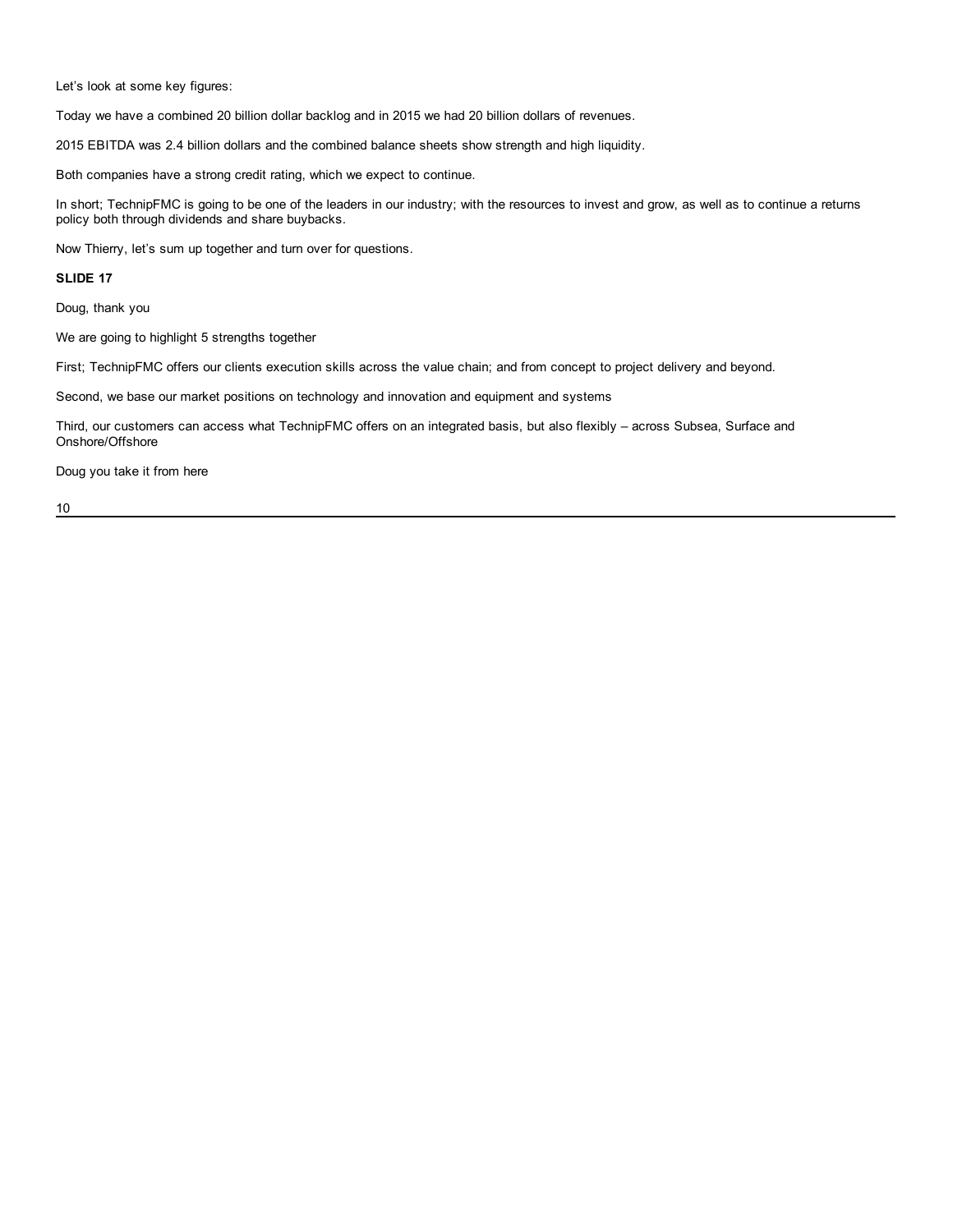Fourth, the transaction will create value for our shareholders through our enhanced financial profile, increased reach to clients and cost synergies over and above our ongoing restructuring efforts.

And last; we are bringing together two complementary market leaders and most of all their talented employees. Building on the proven success of our existing alliance.

We look forward to bringing rapidly together the outstanding employees and cultures of both companies; as well as the complementary capabilities of our organizations, to position TechnipFMC to drive change by redefining the production and transformation of oil and gas

|THIERRY]

And now we'll hand over for questions.

#### ---------------------............... ................................ **QUESTION AND ANSWER**

**Operator:** Thank you. Ladies and gentlemen, at this time we will begin the question and answer session. If you have a question, please press zero (0) followed by one (1) on your touch-tone phone. If you wish to withdraw your question, please press zero (0) followed by two (2). If you are using speaker equipment today, please lift the handset before making your selection. One moment please for the first question:

**Introducing the First Question:** The first question comes from Mr/Ms Name of Company Name. Mr/Ms Name, please go ahead with your question.

**Additional Questions:** Mr/Ms Name of Company Name, please go ahead with your question.

Q1 ….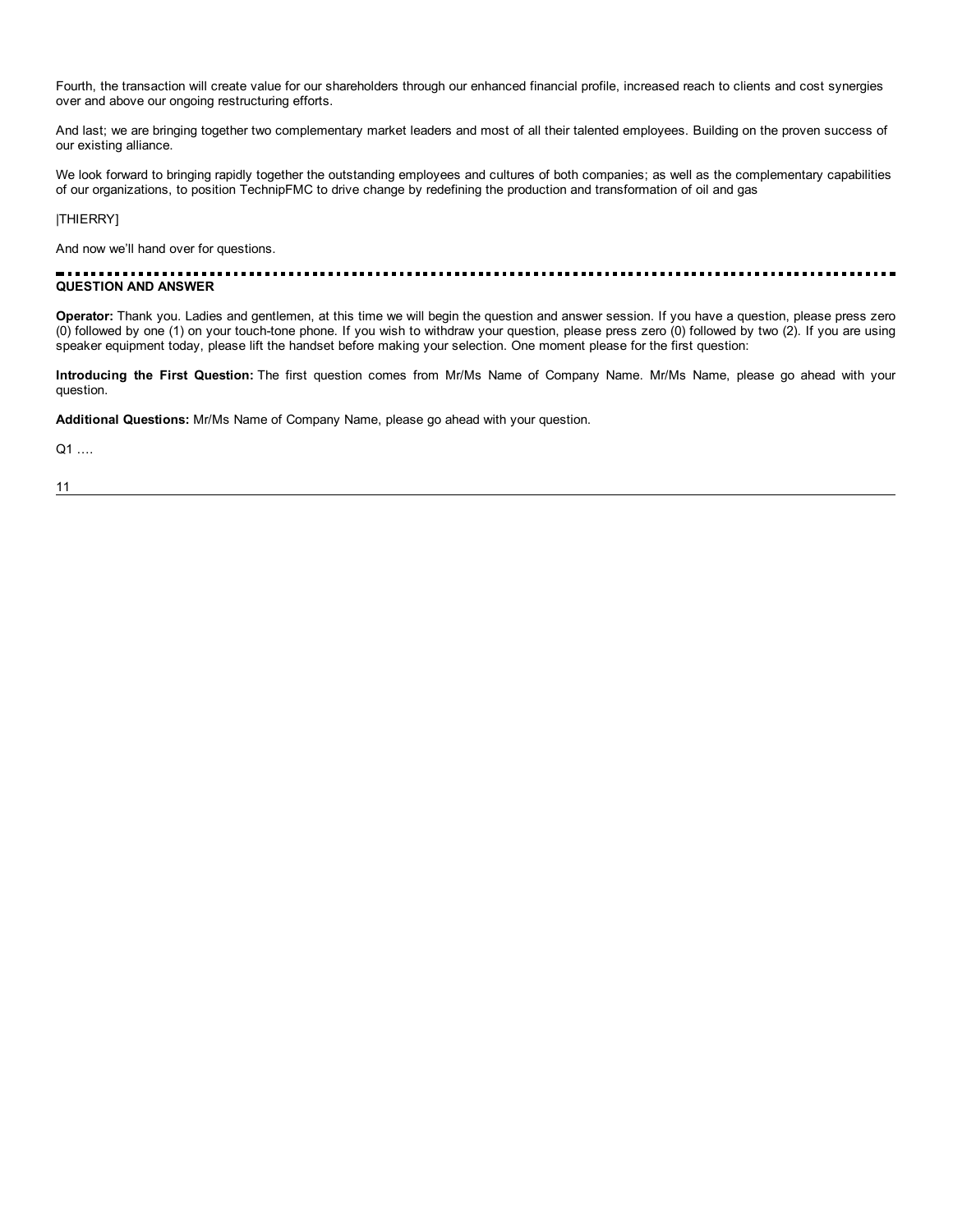Q2….

**Further Request for Questions:** Ladies and gentlemen, if there any additional questions, please press the zero (0) followed by the one (1) on your touch tone phone at this time. As a reminder, if you are using speaker equipment, please lift the handset before making your selection.

**End of Question and Answer Session:** There are no further questions at this time.

\*\*\*\*\*\*\*\*\*\*\*\*\*\*\*\*\*\*\*\*\*\*\*\*\*\*\*\*\*\*\*\*\*\*\*\*\*\*\*\*\*\*\*\*\*\*\*\*\*\*\*\*\*\*\*\*\*\*\*\*\*\*\*

# **Thierry Pilenko**

Ladies and Gentlemen, thank you for your questions.

I am going to conclude by stressing how excited I am about the formation of TechnipFMC.

Technip and FMC Technologies both have long track records of innovation and commitment to helping their clients meet the challenges of the oil and gas industry. A year ago, we were at the forefront of recognizing the importance of a broader view of our clients' challenges and seized the opportunity that working together in our alliance could bring. Today we want to take this strategy further and across the full footprint of the two companies. We have complementary skills, technologies and capabilities which our customers can access on an integrated basis or separately as they prefer. Together, TechnipFMC can add more value across Subsea, Surface and Onshore/Offshore, enabling us to accelerate our growth. I am confident that we can quickly demonstrate the power of TechnipFMC to our clients, our people and our shareholders

With that, I thank you for your participation and wish you a good day.

# **Aurélia Baudey-Vignaud**